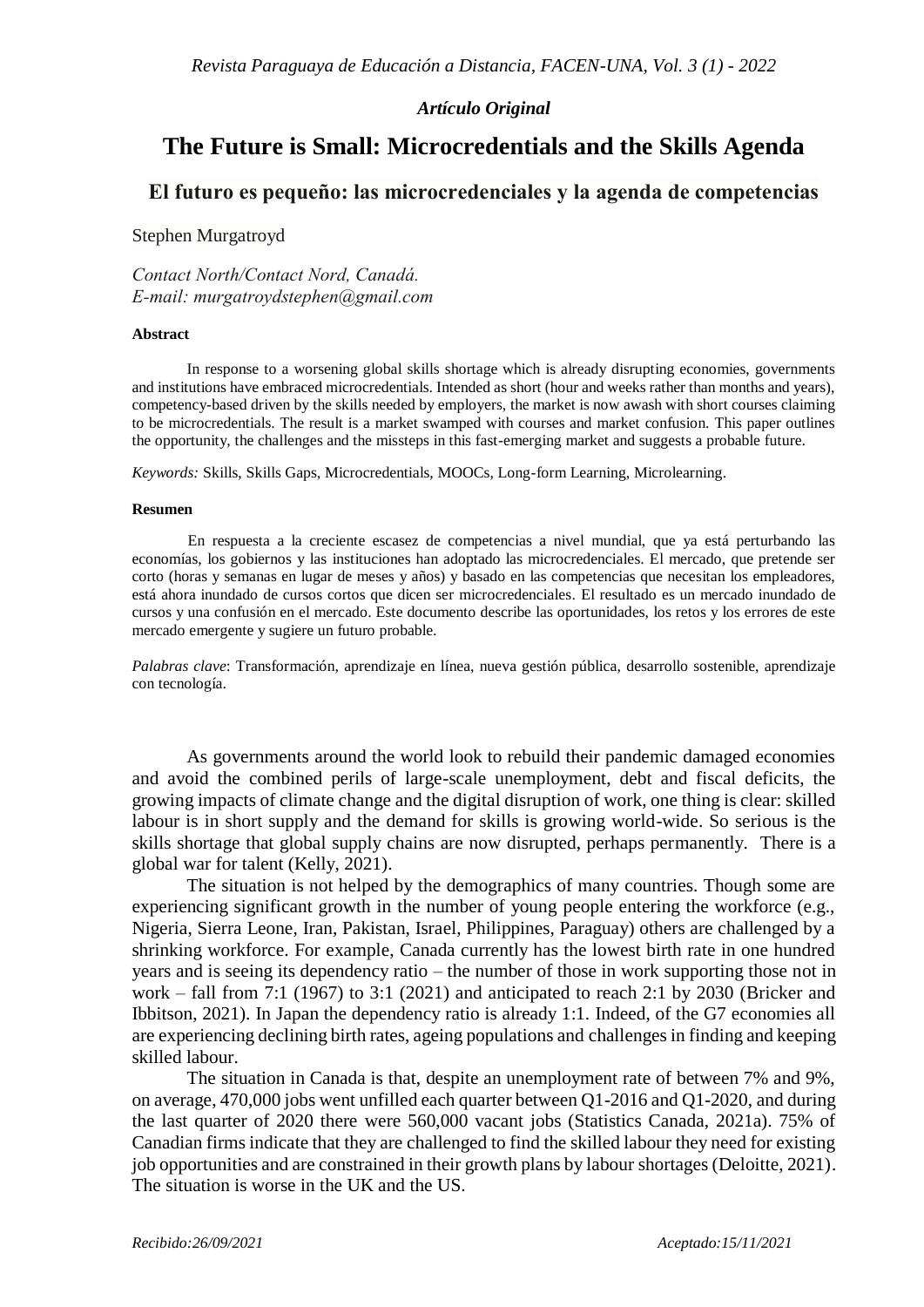## **The Skills Gaps**

The skills challenge is in fact complex. The most obvious skill gap is between the skills sought by employers and the skilled labour available. But there are other gaps:

### **The Expectations Gap**

This is the gap between what employees expect in the workplace and what employers offer. This is a complex gap, most often related to the very different expectations for the nature of work held by millennials and those held by an older generation (Spence, 2012). But it can also be related the difference between how an individual was trained in a particular way of working and how that work is undertaken in the organization they now work for – different methods, technologies, business processes (Paff, 2016).

## **The Productivity Gap – The Skills We need to Develop to Significantly Improve Productivity**

The skills needed to practice adaptive and agile management, lean manufacturing, efficient and effective service need improvement. Leadership. communication and strategic human resource management are all skills which need strengthening. Skills Canada reports that 40 percent of new jobs created in the next decade in North America will be in the skilled trades. However, currently only 26 percent of young people aged 13 to 24 are considering a career in these areas(Canadian Apprenticeship Forum, 2021). Once on the job, they also need investment in their skills to significantly improve Canada's productivity, which is significantly lower than in many other jurisdictions around the world<sup>i</sup>. The kind of skills needed here relate to lean production and service systems, Integrated project delivery and effective supply chain management - all of which require a high level of design thinking and effective teamwork.

### **The Leverage Gap – The Underutilization of Skills in the Workforce**

Once employees are in the workplace, do we fully leverage the skills they have? This is fundamentally a problem about the way we design work, the way people and technology interact, and how human resource management functions in the workplace. But it also reflects our lack of focus on employees as people with needs for learning and development. We might also ask if we are underutilizing apprentices within the workplace – for training, productivity improvement and the development of their collaborative skills.

There has also been a significant growth of "bullshit" jobs in both the public and the private sector (Graeber, 2018), most especially in the private sector. Such jobs are non-essential, well-paid positions (e.g., security assistant, executive assistant, concierge) which do not create value or add to productivity. The late David Graeber (2018) defines these jobs this way:

A bullshit job is a job which is so pointless, or even pernicious, that even the person doing the job secretly believes that it shouldn't exist. Of course, you have to pretend that's the bullshit element, that you kind of have to pretend there's a reason for this job to be here. But secretly, you think if this job didn't exist, either it would make no difference whatsoever, or the world would actually be a slightly better place.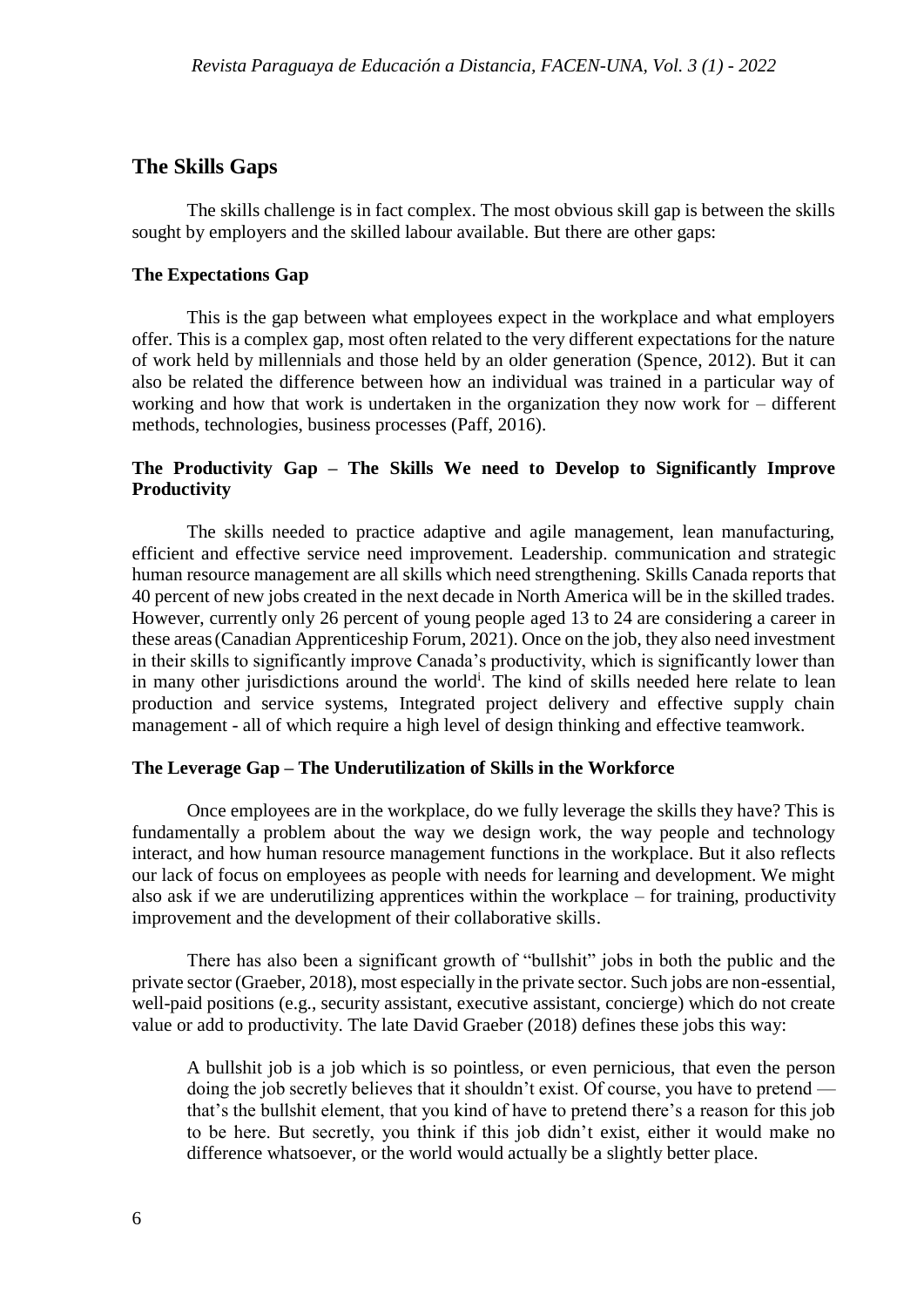In a 2013 survey of 12,000 professionals by the Harvard Business Review, 50% said they felt their job had no "meaning and significance", and an equal number were unable to relate to their job in any direct way to the company's mission (Koloc, 2013) while another poll among 230,000 employees in 142 countries showed that only 13% of workers like their job (Crabtree, 2013). A YouGuv poll among British workers revealed that as many as 37% think they have a job that is utterly useless (Dahlgreen, 2015).

### **The Futures Gap – The Gap Between Current Skill Sets and the Skills We Need to Become Competitive in the 4th Industrial Revolution**

The World Economic Forum suggest that the  $4<sup>th</sup>$  Industrial Revolution now underway and that it requires different skills from the last IT driven revolution, and we are not really developing these skills well (Gray, 2016). In addition to "hard" technical skills required for a trade or occupation, the emerging industries require creativity, collaboration, emotional intelligence, judgment, and adaptive capacity. These "soft" skills, according to the World Economic Forum, are critical for new enterprises and for the reinvention of existing industry sectors. New trades and skill sets are emerging all the time – e.g., alternative energy consultant, wind finder, body parts engineer, mechatronics. Countries need learning systems which are quickly adaptable to emerging skill needs and which relies less of qualifications and more on competencies – a theme of a great many current conversations about skills, training, and lifelong learning (Veliente, et. al, 2019; Valiente, 2014; Zahidi, 2020; Scwhwab and Zahidi, 2020).

### **The Skills We Need to Build a More Innovative and Sustainable Economy**

The ability of many countries to innovate is declining, not growing. We need the skills to problem-find, develop new products and services and get them to global markets faster than competitors. There is also a need for more agile and innovative public services, and effective non-profit organizations. There are a variety of profiles of this skill set, such as those suggested by the Conference Board of Canada<sup>ii</sup>, but the key is to build the adaptive capacity of firms and organizations and to develop a problem-solving, growth-oriented mindset for all employees.

All these skills gaps require a response from colleges, universities, and training providers as well as from employers. Also responding are the major Massive Open Online Course (MOOC) providers – especially edX, Coursera and FutureLearn. Between them, these three MOOC providers attracted over 32 million new learners in 2020 many of whom pursued either MOOC based microcredentials or one of the sixty-seven MOOC based degrees or the over 1,000 microcredentials on offer (Class Central, 2020).

### **The Decline of the Degree and Diploma and the Importance of Skills**

At the same time, employers are changing their hiring practices. Many, including major employers such as Google, IBM, Apple, EY (UK), Starbucks, Hilton Hotels and Penguin Random House, no longer demand a degree as a basis for employment – they focus instead on the skills portfolio and experience with a potential employee brings to their workplace (Connley, 2018). It is not that degrees are not seen as valuable, but more that there appears to be no necessary relationships between the holder of a degree qualification and the skills-sets which employers need. Indeed, degrees are seen by many employers as an unreliable indictor of specific skills, more as an indicator of generalizable skills.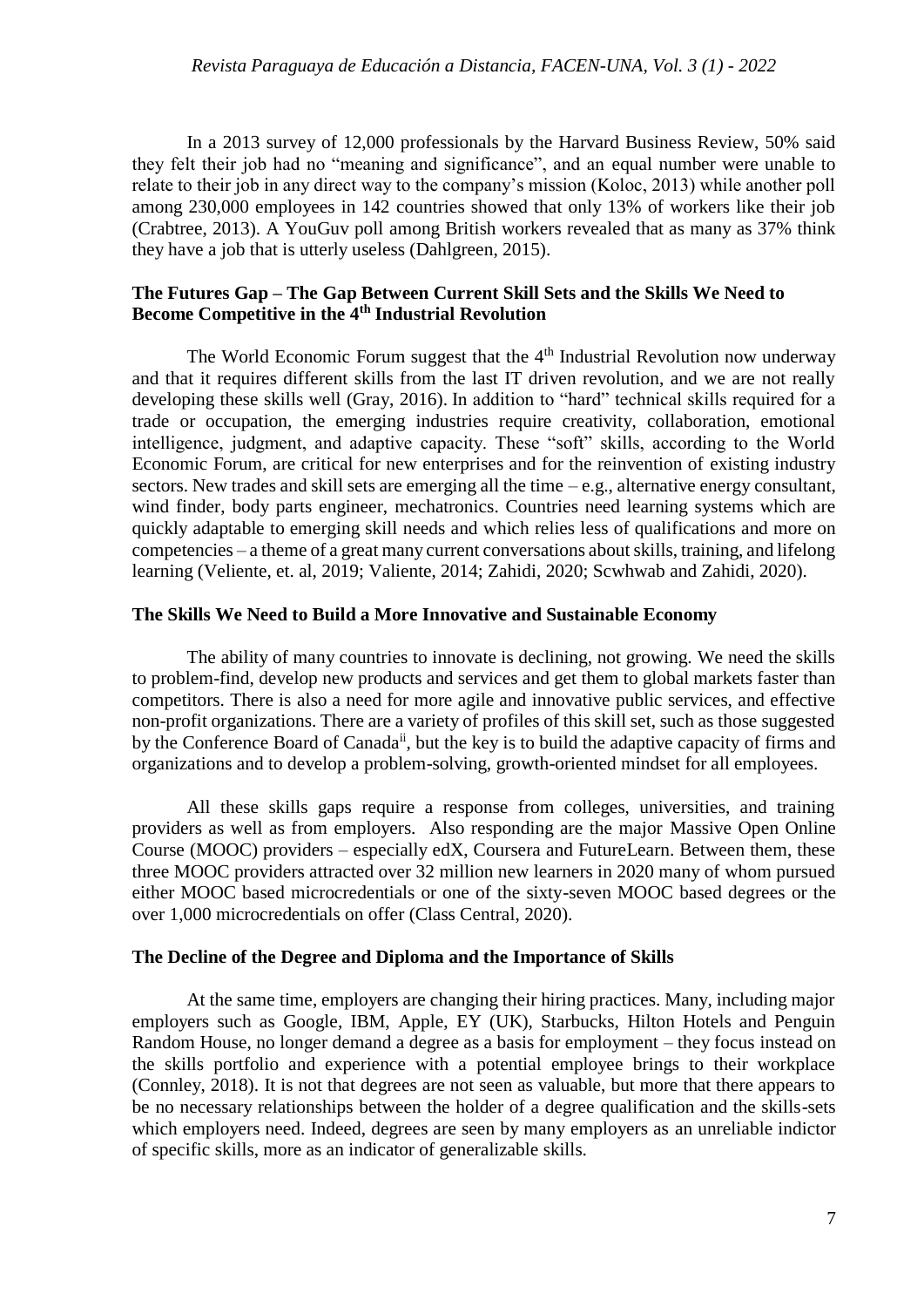Some employers, taking skill development into their own hands, have developed an approach to credentials in which they play a particular role. For example, Shopify hires individuals straight from high school and enrols them in a customized degree program offered in partnership with a local internationally recognized university  $-$  a degree they pursue while also working<sup>iii</sup>. AT&T – a major US employer - partnered with Udacity and Georgia Tech to offer a MOOC-based Master of Science in Computing Science. Over 3,000 individuals enrolled and the average time to completion was 6-12 months. Middlesex University (UK) has a long history of work-based learning accreditation leading to undergraduate, Masters and doctoral degrees earned based on work required activities and reflective learning and research. There are also degree apprenticeships, where an individual developing the skills of a specific trade is also enrolled in a degree program in which the mastery of skill is fully recognized for credit (Bravenboer, 2018).

Despite their concerns related to skills and the availability of highly qualified and talented people, employers also do not generally make significant investments in employee training and development, though there are exceptions. The average expenditure of firms around the world on employee training  $(2019)$  was US\$1,308 – up just 12% over a decade<sup>iv</sup>. While this represents a significant amount – app. \$86.7 billion in the US alone (Pontefract, 2019) – it also is the equivalent of twelve minutes of training in small to medium enterprises and six minutes in large corporations (Tschohl, 2018). Worse, so much of what constitutes training is seen as ineffective – just 12% of those who complete corporate training say that they apply the skills they learned at their workplace (24x7 Workplace Learning, 2015) and only 38% of managers believe that their investment in training and development meet their needs (ATD Research, 2015).

### **Understanding the Microcredential**

One response to the skills shortages and learning challenge is to seek faster, smarter, and more efficient ways of reskilling and upskilling existing workers and to accelerate the entry of skilled labour into the workforce. Governments in Canada, Australia, Europe, and the US are investing in short forms of learning and training termed "microcredentials" and are encouraging (sometimes through funding or tax credits) the reskilling of workers whose work has been disrupted or the upskilling of workers in need of new skills to respond to changing skills requirements in their existing work.

But what is a microcredential? There is no agreed definition of what a microcredential is, despite concerted efforts by the EU (European Commission, 2020), UNESCO (Downes, 2021) and others to define this credential. Colleges and Institutes Canada (2021) has offered this definition: "a microcredential is a certification of assessed competencies that is additional, alternate, complementary to, or a component of a formal qualification". To clarify, they then add these guiding principles related to the deployment of these credentials:

- 1. Microcredentials can be a complement to traditional credentials (certificate, diploma, degree, or post-graduate certificate) or stand alone.
- 2. Microcredentials are subject to a robust and rigorous quality assurance process.
- 3. Microcredentials should represent competencies identified by employers/industry sectors to meet employer needs.
- 4. Microcredentials may provide clear and seamless pathways across different credentials (both non-credit and credit) and may be stackable.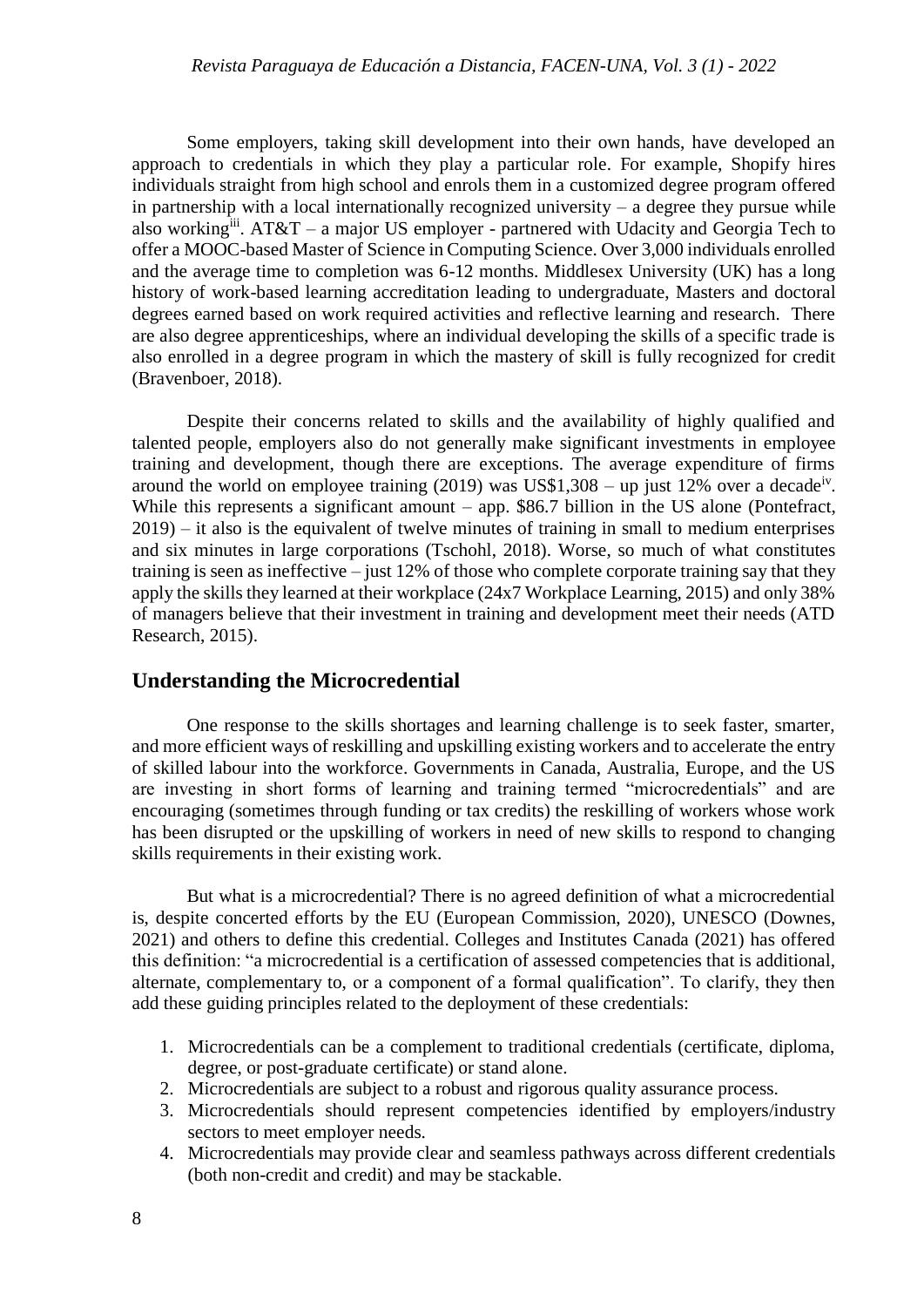- 5. Microcredentials are based on assessed proficiency of a competency, not on time spent learning.
- 6. Microcredentials are secure, trackable, portable and competency is documented in students' academic records.
- 7. Microcredentials are to follow institutional approval processes.

- principles endorsed by several Canadian jurisdictions, even though many of the microcredentials offered in Canada are not endorsed by employers, industry or recognized accrediting body and are generally not competency-based (Lane and Murgatroyd, 2021).

UNESCO's draft definition (Downes, 2021) is similar, though is more open to nonskills based (knowing how to is not the same as being able to demonstrate a specific skill):

A microcredential:

- 1. Is a record of focused learning and achievement verifying what the learner knows, understands or can do;
- 2. Includes assessment based on clearly defined standards and is awarded by a trusted provider;
- 3. Has stand-alone value and may also contribute to or complement other micro-credentials or macro-credentials, including through recognition of prior learning; and
- 4. Meets the standards required by relevant quality assurance.

MOOC providers such as Coursera, FutureLearn and edX also offer microcredentials, though for competitive advantage reasons have chosen to name them in a variety of ways (e.g., nanodegrees, professional certificates, MicroMasters, Graduate Certificate) even though they display similar properties. All require significant time commitments (between 5 and 10 hours a week) for a sustained period (between 3 and 5 months). One key to the success of MOOC-based microcredentials is that many are available on demand, rather than offered by semester.

Some companies are also offering microcredentials. Included amongst these are Google, Amazon, Microsoft, Amazon Web Services, IBM either on their own or in partnership with a post-secondary institution or other certified provider. Professional associations and accrediting bodies are also providing microcredentials, such as those offered by the Certified Professional Accountants of Australia<sup>v</sup>.

A great many, but not all, microcredentials are offered through online learning and many leverage both creative and innovative designs and video-based assessment of skills, competencies, and capabilities such as that provided by Valid-8 (Murgatroyd, 2018). While some require course learning and learning activities, others are offered by assessment of skills and competencies independent of whether the person being assessed has taken any courses.

# **The Challenge of Microcredentials**

Early adopters of microcredentials have made the emerging landscape very complex and "messy". Some of the short courses created are too short (minutes or a few hours rather than weeks or months) and more closely resemble learning snippets or microlearning (Corbeil, Khan and Corbeil, 2021). Other have broken exiting diploma or degree courses into incoherent sub-sets and offering these sub-sets as microcredentials. Some are not basing a microcredentials on skills in demand and competencies, but instead offering content and assessing knowledge and understanding rather than skills and capabilities. These developments leave a policy and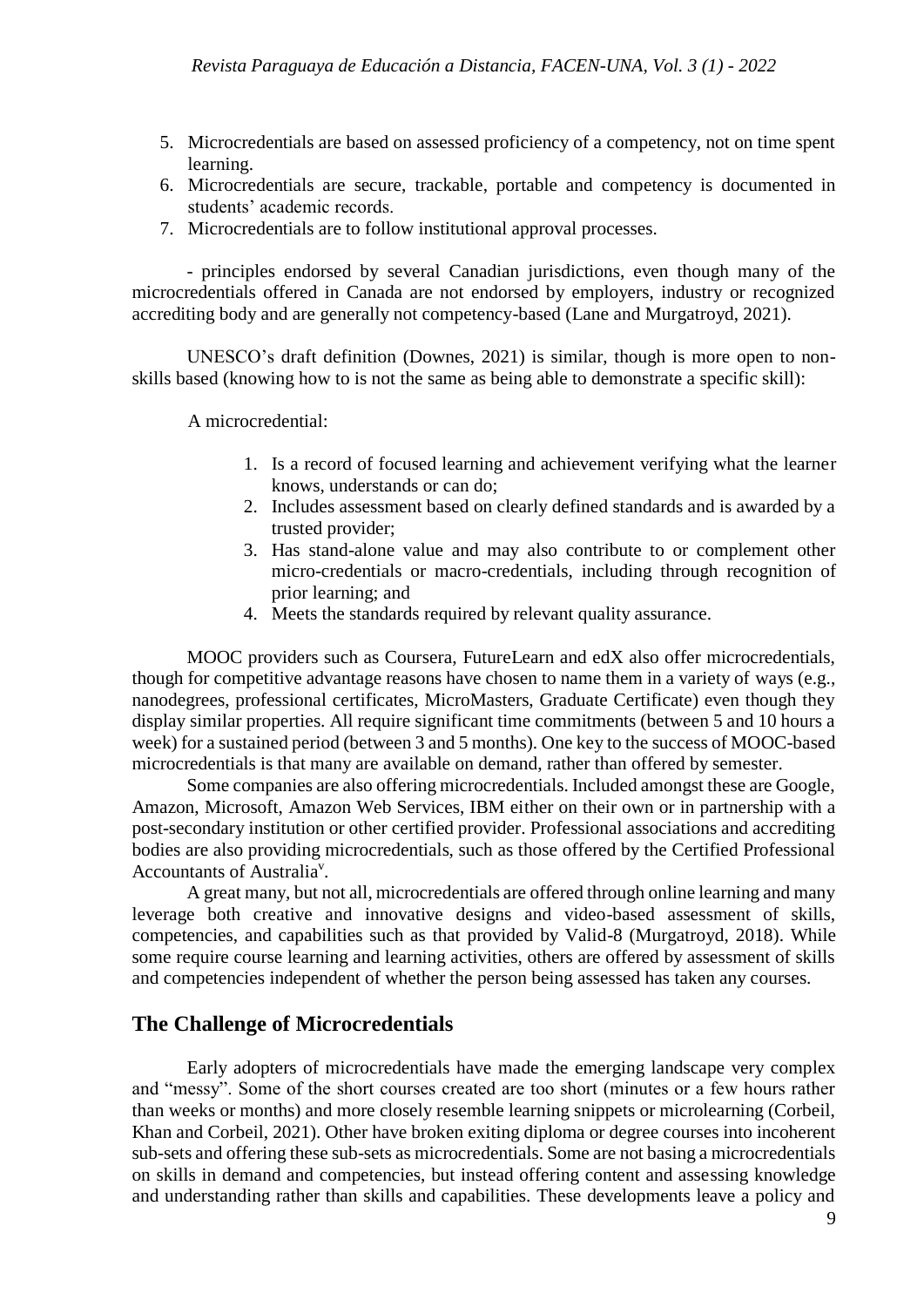program development landscape as a policy "swamp" and have fueled both practical and ideological criticism (Wheelahan and Moodie, 2021; Boud and Jorre de St Jorre, 2021)

There are five significant challenges

- 1. **Relevance & Rigour** to meet government and public expectations, a microcredential needs to directly focus on skills, competencies and capabilities and the knowledge needed to enable the demonstration of skills. The focus needs to be on skills in demand or needed to enable productivity growth, competitiveness and innovation and agility. Microcredentials sponsored by industry, such as Siemen's mechatronics programs, Amazon's cloud management certification or the REVIT certification for architecture technicians are examples of relevant, rigorous and competency focused courses for skills in demand.
- 2. **Transparency** the assessment of competency needs to be transparent. Video-based evidence of demonstrable skills or other forms of evidence which can be viewed by employers are preferable to more traditional academic assessments or multiple-choice examinations. Employers need to know exactly what the holder of a microcredential can do – it has to be legally defensible. Many academic assessments are not.
- 3. **Portability** a microcredential needs to be accepted in a variety of jurisdictions, not just one. For example, Microsoft certification is valued world-wide as is Siemens mechatronics certification. A certificate issued by a college or university has to be portable and accepted across many jurisdictions for it to have value.
- **4. Quality** for a microcredential, the key focus for quality assurance needs to be on the rigour and efficacy of assessment. While course content and the qualifications of instructors may be important, the critical success factor is relevant, rigorous legally defensible assessment. Most quality regimes applied to colleges and university are not appropriate for assessing the quality of microcredentials, especially those awarded through "assessment only" – i.e., which do not require or involve instruction or course work. Quality and rigour are major challenges for these fast-growing credentials (Krupnick, 2018).
- 5. **Impact** from a policy perspective, the question to be asked is whether available microcredentials reduce the skills gaps in specific industries and increase the employability of the holders of the credential. This requires institutions to track the subsequent employment behaviour of credential holders and employer satisfaction with their micro credentialed employees. All other measures and indicators are secondary.

Several institutions offer what they refer to as modular, stackable, and transferable microcredentials. Three or four short courses are "stacked" to make for a single microcredential which than can be transferred into a degree or diploma. For example, Athabasca University's non-credit certificate in manufacturing management can be used as an elective in that university's MBA program.

A record of student achievement, often including samples of their skilled work and testimonials related to their achievement, is usually provided electronically as an e-portfolio or in an e-wallet. The registrars of all of the Canadian colleges and universities recently agreed to use a common platform for such purposes - MyCreds™ (now part of Parchment™) and other jurisdictions have chosen other platforms. This too is adding to the complexity of these developments and raising issues about what should and should not be included in the record of achievement, what is and is not "transcriptable" and who owns the record.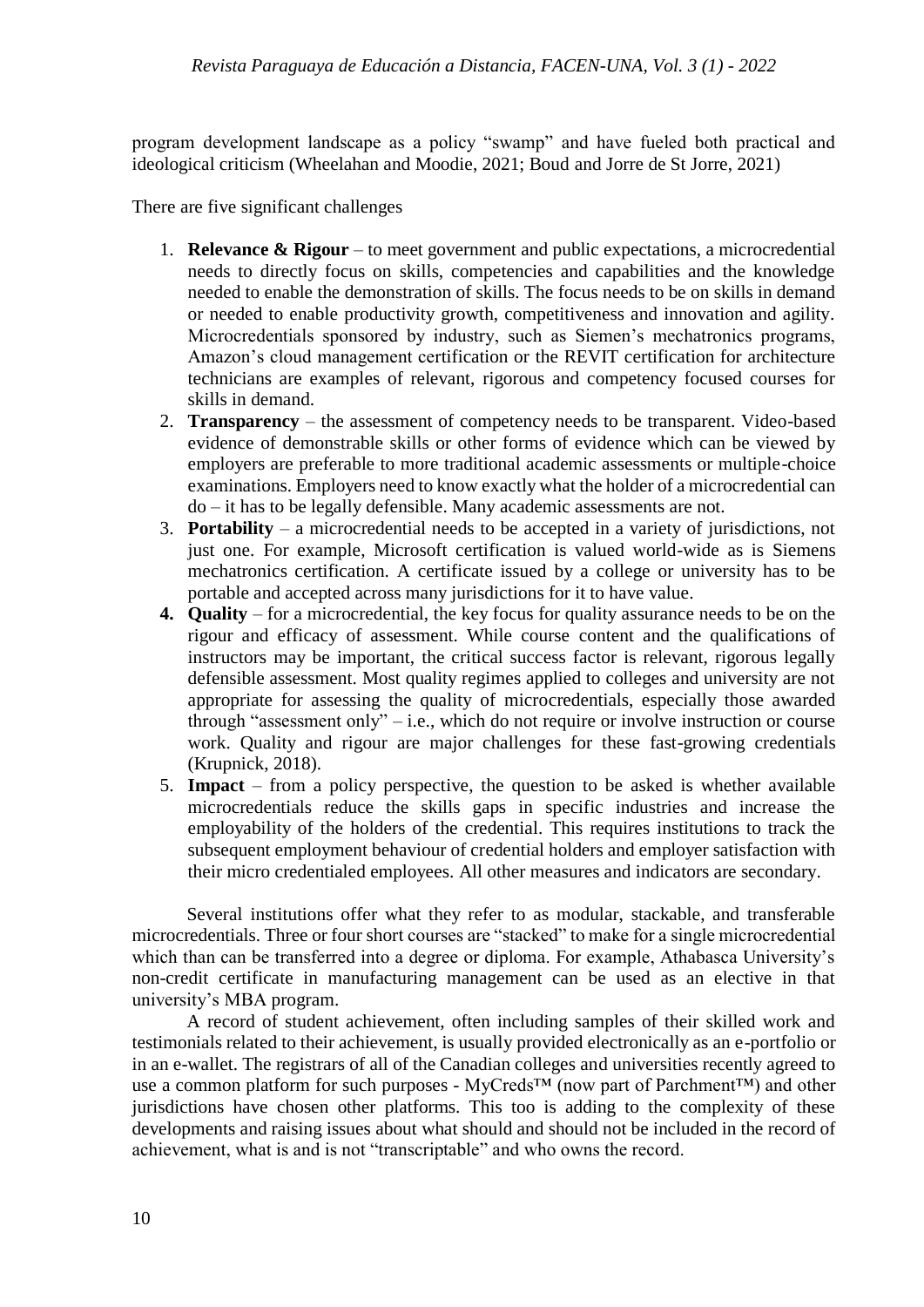David Boud and Jorre de St Jorre (2021) has raised significant issues about the ways in which the emergence of short-form learning may impact long-form learning in colleges and universities. His key observation is that degrees, diplomas and other long-forms of learning are becoming less fit for purpose – too many of them are "padded" with content which students do not find of value and assessment practices are, to say the least, questionable. For example, not all course objectives or competencies which it is said the course involves are systematically assessed. In the Canadian Red Seal for plumbing, for example, there are close to 3,000 competencies specified and very few of these are ever assessed and assessment of these competencies is inconsistent between institutions offering this apprenticeship program. Boud and Jorre de St Jorre conclusion is that effective deployment of microcredentials will result in challenges to our understanding of diplomas and degrees.

# **The Future of Microcredentials: Digital Disruptors or More Systems Noise?**

Many graduates holding degrees work in jobs which do not require them. A Statistics Canada (2021b) study shows that the overqualification of employees was app. 16.7% of those who graduated in 2012 and 2013 and is much higher for black women (23%) than white women (14.8%) and for men (17.7%) than for women (15.2%). In the US., according to the Federal Reserve, some 41% of recent graduates work in jobs which do not require a degree (Redden, 2020). Many fast-emerging occupations, for example in STEM, do not require a degree – some 35% of those working in STEM industries do not have a degree and an additional 14% have some college education, but not a degree (Smith, 2021). Given the rising costs of a four-year degree or of master's degrees, microcredentials (especially those that are stackable and transferable) may become a preferred route to work, learning, credentials, and skills. A combination of this development and the rapid growth of MOOC-based credentials pose a significant threat to established universities and colleges.

Part of the response from colleges and universities is to dilute the potential of microcredentials as digital disruptors by flooding the market with short courses they claim to be microcredentials, but which are not competency-based, do not have industry support, and are not linked to known skills in demand. They are also rarely available on demand. In addition, they are seeking to create a quality assurance framework for these qualifications which inhibits the entry of new players into "their" (*sic*) market. To further constrain the market, many of the post-secondary credentials are not stackable or transferable and do not tie to existing credentials – these courses have become known as "floaters" or "teasers", intending to show what university or college learning is "really all about" but have no transferability.

Such a response is understandable. In highly constrained fiscal environments, which are both highly regulated and unionized, flexible and innovative responses to skills in demand is unlikely to be a "good fit" to their traditional modes of operation of colleges and universities. Faculty are reluctant to embrace competency-based assessments (Booth, 2000; Dickson and Bloch, 1999) or to change their teaching behaviours in radical ways (Murgatroyd, 2020). Microcredentials are not intended to be old wine in new bottles, but a new approach to teaching, learning and assessment driven entirely by industry and employer needs. They are more than "innovation theatre" (Ralston, 2021).

It will take time for this emerging field of short, focused, skills-based learning based on competencies and legally defensible assessment to "shake out". The tragedy of the pandemic is that it has made closing the skills gaps and making learning smarter, faster, and better much more urgent. Governments are likely to become increasingly frustrated by their significant expenditures and focused support for microcredentials when they fail to produce the outcomes and impact intended, and it may encourage them to look differently at the private sector and MOOC providers.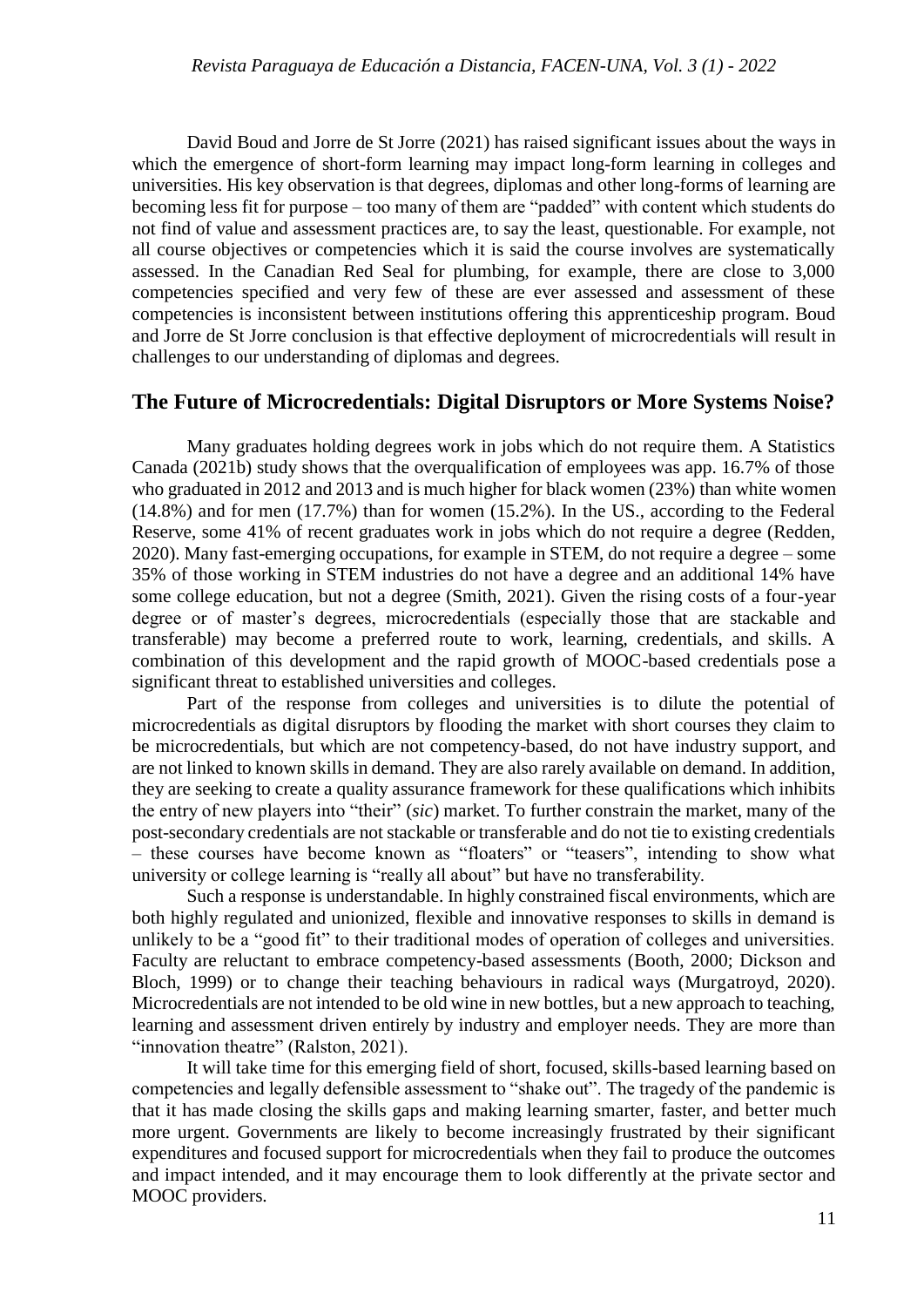The current college and university strategy of blitzing and confusing the market with a plethora of products in the pursuit of quick revenues may backfire. MOOC providers will benefit, as they already have, by expanding their microcredential and degree offerings and by growing the transferability of their products into more conventional institutions. Now that Coursera has significant capital to invest – its move from being a private company to being publicly traded has released significant new funds – we can expect more corporate partnerships and focused, competency-based credentials from them and their colleagues at FutureLearn and edX (both also recently acquired by new owners).

A probable future is for many more MOOCs to find their way into mainstream offerings by means of both prior learning assessment or direct transfer into diploma and degree programs. This already happens in a limited way. A student may enroll, for example, in a MOOC focused on statistics and data science from the suite of MicroMasters courses offered by MITx and then transfer their completed learning certification to the graduate program at one of the 22 MIT pathway universities worldwide that accepts these courses for credit. Similar arrangements exist for other MOOCs. Expanding these developments both creates modular, transferable short form learning, lowers the cost of learning, and increases accessibility.

We can also anticipate the significant growth of assessment-based credentials, such as those offered by the University of Wisconsin's Flex option, or the competency-based assessments offered by Western Governors University (Staker, 2012). Students do not take courses but, on demand, ask to be assessed for their knowledge, skills, and capabilities and, using "always available" assessment instruments (aided by the deployment of artificial intelligence assessment engines), are granted credit towards a diploma or degree. Rather than be concerned about how the knowledge and skills were acquired, the institution becomes much more focused on the quality of skills-based assessment.

What is clear is that the microcredentials market is currently messy and will only confuse and complicate the skills agenda in many jurisdictions. Until industry and government act to reshape the market, the potential of microcredentials will be lost in the mists of missteps and misunderstanding. It is time for change.

### **End Notes**

 $\overline{a}$ 

<sup>&</sup>lt;sup>i</sup> See various editions of the Canada Productivity Review at http://www.statcan.gc.ca/pub/15-206-x/15-206x2014037-eng.htm

ii The Conference Board of Canada suggests the skills needed to support innovation

<http://www.conferenceboard.ca/cbi/innovationskills.aspx> and also the key employability skills at <https://www.conferenceboard.ca/edu/employability-skills.aspx>

iii For more information, see<https://devdegree.ca/>

iv Based on<https://www.statista.com/statistics/738519/workplace-training-spending-per-employee/>

<sup>v</sup> Se[e https://www.cpaaustralia.com.au/career-development/courses-and-events/courses-and-online](https://www.cpaaustralia.com.au/career-development/courses-and-events/courses-and-online-learning/micro-credentials)[learning/micro-credentials](https://www.cpaaustralia.com.au/career-development/courses-and-events/courses-and-online-learning/micro-credentials) for details.

vi Se[e https://mycreds.ca/2020/06/15/arucc-partners-with-digitary-to-build-the-canadian-national-network-called](https://mycreds.ca/2020/06/15/arucc-partners-with-digitary-to-build-the-canadian-national-network-called-mycreds/)[mycreds/](https://mycreds.ca/2020/06/15/arucc-partners-with-digitary-to-build-the-canadian-national-network-called-mycreds/)

vii See<https://www.digitary.net/digitary-and-parchment/>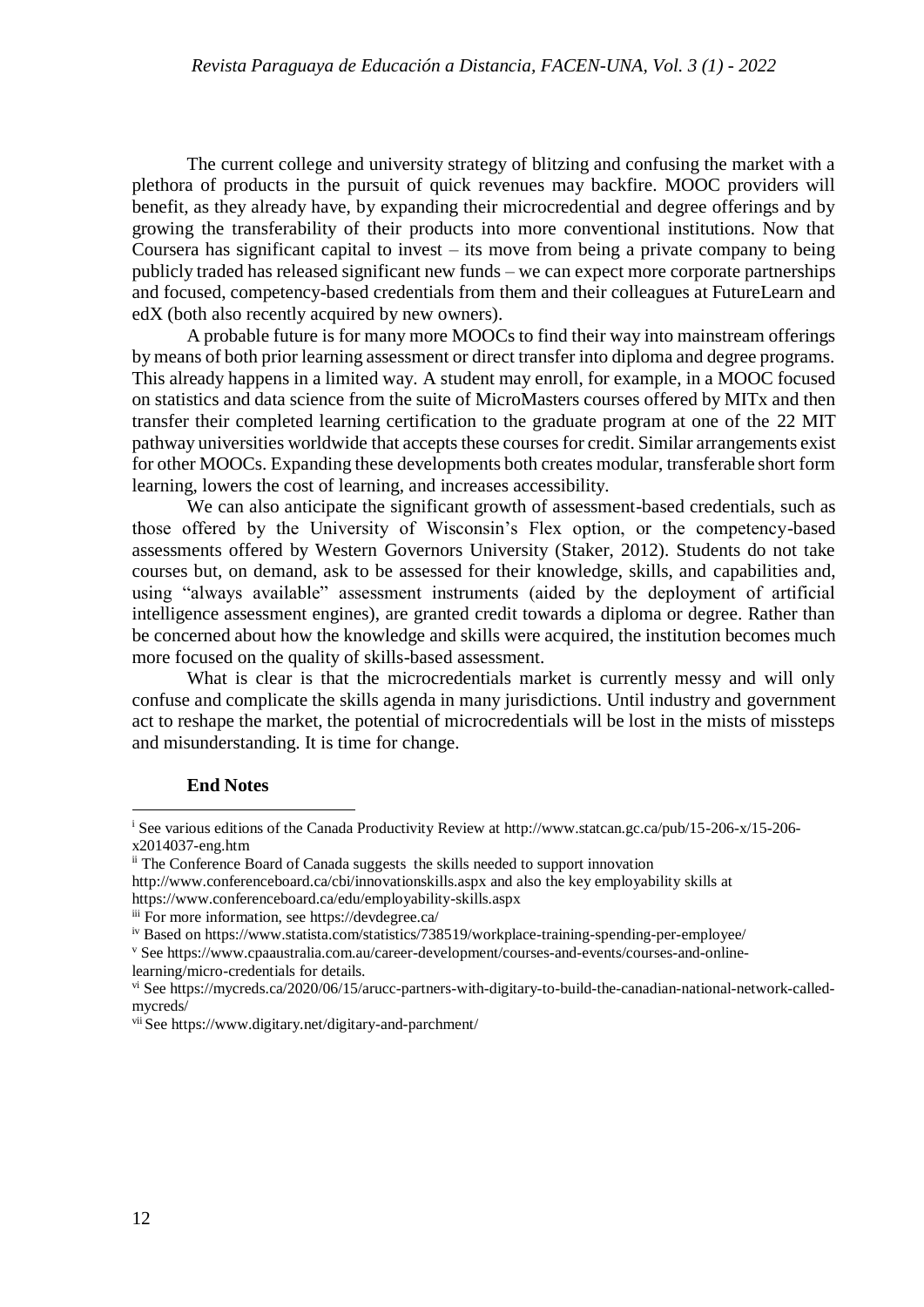#### **REFERENCES**

 $\overline{a}$ 

- 24x7 Workplace Learning (2015). *Workplace Learning 2015*. September. Cited at [https://www.shiftelearning.com/blog/statistics-on-corporate-training-and-what-they-mean-for-your](https://www.shiftelearning.com/blog/statistics-on-corporate-training-and-what-they-mean-for-your-companys-future)[companys-future](https://www.shiftelearning.com/blog/statistics-on-corporate-training-and-what-they-mean-for-your-companys-future)
- ATD Research (2015) .*Instructional Design Now: A New Age of Learning and Beyond.* Virginia: ATD.
- Bravenboer, D (2018). The Creative Disruption of the Degree Apprenticeships in the UK. Chapter 3 in Talbot, J [editor] *Global Perspectives on Work-Based Learning Initiatives*. London: IGI Global.
- Booth, R. (2000). Competency Based Assessment One Minute Wonder or Here To Stay? Practitioners' Attitudes to Competency Based Assessment And The Complexities Of Implementation. Conference Paper presented at Australian Vocational Education and Training Research Association, 2000. Available at <https://www.voced.edu.au/content/ngv%3A26219>
- Boud, D., & Jorre de St Jorre, T. (2021). The Move To Micro-Credentials Exposes The Deficiencies Of Existing Credentials. *Journal of Teaching and Learning for Graduate Employability*, Volume 12(1), pages18–20.
- Bricker, D. and Ibbitson, J. (2021). COVID-19's Demographic Fallout Has Begun: We Have Fewer Babes, Fewer Immigrants and More Trouble Ahead. *Globe and Mail*. May 29<sup>th</sup>. Available at Immigrants and More Trouble Ahead. *Globe and Mail*. May 29<sup>th</sup>. Available at [https://www.theglobeandmail.com/opinion/article-covid-19s-demographic-fallout-has-begun-we-have-fewer](https://www.theglobeandmail.com/opinion/article-covid-19s-demographic-fallout-has-begun-we-have-fewer-babies-fewer/)[babies-fewer/](https://www.theglobeandmail.com/opinion/article-covid-19s-demographic-fallout-has-begun-we-have-fewer-babies-fewer/)
- Canadian Apprenticeship Forum (2021). Apprentice Demand in Red Seal Trades A 2021 National Labour Market Information Report. Ottawa: Canadian Apprenticeship Forum. Available at [https://caf-fca.org/wp](https://caf-fca.org/wp-content/uploads/2021/05/CAF_Report_LMI-2021_EN_National_-FINAL-1.pdf)[content/uploads/2021/05/CAF\\_Report\\_LMI-2021\\_EN\\_National\\_-FINAL-1.pdf](https://caf-fca.org/wp-content/uploads/2021/05/CAF_Report_LMI-2021_EN_National_-FINAL-1.pdf)
- Class Central (2020). By the Numbers: MOOCs in 2020. November  $30<sup>th</sup>$ . Available at <https://www.classcentral.com/report/mooc-stats-2020/>
- Colleges and Institutes Canada (2021). National Framework for Microcredentials. Ottawa: Colleges and Institutes Canada. Available at https://www.collegesinstitutes.ca/policyfocus/micro-credentials/
- Connley, C. (2018). Google, Apple and 12 Other Companies that No Longer Require Employees to Have a College Degree. CNBC Make It, October 8<sup>th</sup>. Available at [https://www.cnbc.com/2018/08/16/15-companies-that-no](https://www.cnbc.com/2018/08/16/15-companies-that-no-longer-require-employees-to-have-a-college-degree.html)[longer-require-employees-to-have-a-college-degree.html](https://www.cnbc.com/2018/08/16/15-companies-that-no-longer-require-employees-to-have-a-college-degree.html)
- Corbeil, J.R., Khan, B.H. and Corbeil. M.E. [editors] (2021). *Microlearning in the Digital Age- The Design and*  Delivery *of Learning in Snippets*. New York: Routledge.
- Crabtree, S. (2013). Worldwide, 13% of Employees are Engaged at Work. Gallup, October 8th. Available at <https://news.gallup.com/poll/165269/worldwide-employees-engaged-work.aspx>
- Dahlgreen, W. (2015). 37% of British Workers Think Their Jobs are Meaningless. YouGov, August 12<sup>th</sup>. Available at<https://yougov.co.uk/topics/lifestyle/articles-reports/2015/08/12/british-jobs-meaningless>
- Deloitte (2021). *Deloitte 2021 Global Human Capital Trends.* Toronto: Deloitte
- Dickson, M. & Bloch. B. (1999). Not Just Falling Over The Line? A snapshot of Competency Based Assessment. Adelaide: NCVER.
- Downes, S. (2021). A Conversation Starter: Towards a Common Definition of Micro-Credential. OLDaily, September 15<sup>th</sup>. Available at<https://www.downes.ca/post/72748>
- European Commission (2020). Final Report: A European Approach to Micro-Credentials- Output of the Micro-Credentials Higher Education Consultation Group. Brussels: European Commission. Available at [https://ec.europa.eu/education/sites/default/files/document-library-docs/european-approach-micro](https://ec.europa.eu/education/sites/default/files/document-library-docs/european-approach-micro-credentials-higher-education-consultation-group-output-final-report.pdf)[credentials-higher-education-consultation-group-output-final-report.pdf](https://ec.europa.eu/education/sites/default/files/document-library-docs/european-approach-micro-credentials-higher-education-consultation-group-output-final-report.pdf)
- Graber, D. (2018). *Bullshit Jobs – A Theory*. New York: Simon and Schuster.
- Grey, A. (2016). The 10 Skills You Need to Thrive in the Fourth Industrial Revolution. World Economic Forum, 19th January. Available at [https://www.weforum.org/agenda/2016/01/the-10-skills-you-need-to-thrive-in-the](https://www.weforum.org/agenda/2016/01/the-10-skills-you-need-to-thrive-in-the-fourth-industrial-revolution/)[fourth-industrial-revolution/](https://www.weforum.org/agenda/2016/01/the-10-skills-you-need-to-thrive-in-the-fourth-industrial-revolution/)
- Kelley, J (2021). A War for Talent is Starting: Spoiler Alert The Workers will Win. Forbes, April 17<sup>th</sup>. Available at [https://www.forbes.com/sites/jackkelly/2021/04/17/a-war-for-talent-is-starting-spoiler-alert-workers-will](https://www.forbes.com/sites/jackkelly/2021/04/17/a-war-for-talent-is-starting-spoiler-alert-workers-will-win/)[win/](https://www.forbes.com/sites/jackkelly/2021/04/17/a-war-for-talent-is-starting-spoiler-alert-workers-will-win/)
- Koloc, N. (2013). Build a Career Worth Having. *Harvard Business Review*, August 5<sup>th</sup>. Available at <https://hbr.org/2013/08/build-a-career-worth-having>
- Krupnick, M. (2018). As Students Flock to Credentials Other Than Degrees, Quality Control Concerns Grow. *The Hechinger Report,* 16<sup>th</sup> November. Available at [https://hechingerreport.org/as-students-flock-to-credentials](https://hechingerreport.org/as-students-flock-to-credentials-other-than-degrees-quality-control-concerns-grow/)[other-than-degrees-quality-control-concerns-grow/](https://hechingerreport.org/as-students-flock-to-credentials-other-than-degrees-quality-control-concerns-grow/)

Lane, J. and Murgatroyd, S. (2021). *What Now? Microcredentials – "Small" Qualifications, Big Deal*. Calgary: Canada West Foundation (mimeo). Available at [https://cwf.ca/wp-](https://cwf.ca/wp-content/uploads/2021/09/CWF_WhatNowPolicyBrief_MicroCredentials.pdf)

[content/uploads/2021/09/CWF\\_WhatNowPolicyBrief\\_MicroCredentials.pdf](https://cwf.ca/wp-content/uploads/2021/09/CWF_WhatNowPolicyBrief_MicroCredentials.pdf)